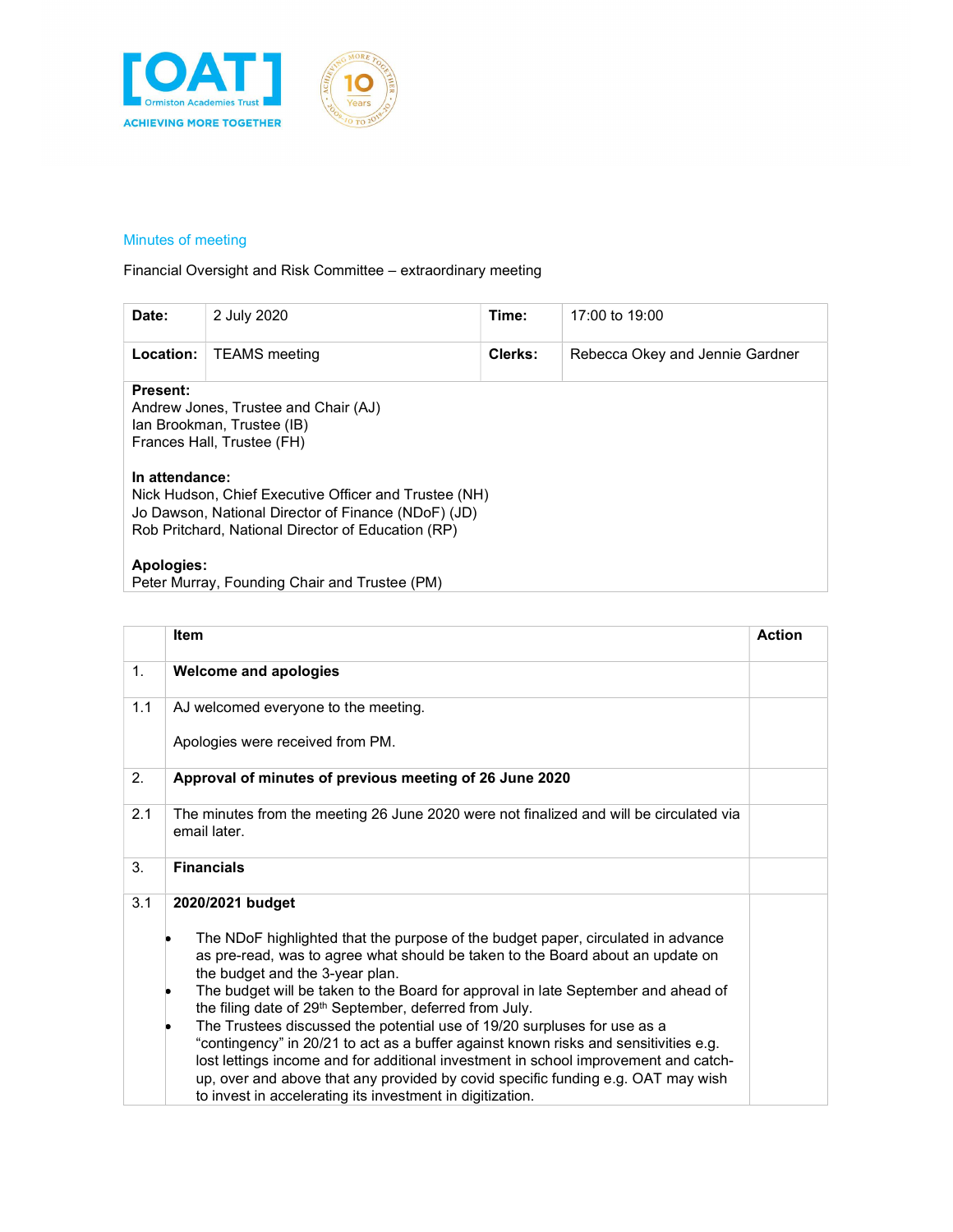

|     | The Trustees agreed that 19/20 surpluses, over and above budget, that have arisen<br>because of covid-19, could be utilized in 20/21 on school improvement and<br>additional catch-up activity.<br>The Trustees agreed that there should be additional governance around the release<br>of contingency funding due to the unpredictable nature of COVID 19.<br>The Committee agreed there should be no change to the target closing reserves<br>figure of 3% reserves/ income.                                                                                                                                                                                                                                                                                                                                                                                                                                                                                                                                                                                                                                                                                                      |  |
|-----|-------------------------------------------------------------------------------------------------------------------------------------------------------------------------------------------------------------------------------------------------------------------------------------------------------------------------------------------------------------------------------------------------------------------------------------------------------------------------------------------------------------------------------------------------------------------------------------------------------------------------------------------------------------------------------------------------------------------------------------------------------------------------------------------------------------------------------------------------------------------------------------------------------------------------------------------------------------------------------------------------------------------------------------------------------------------------------------------------------------------------------------------------------------------------------------|--|
| 3.2 | Integrated financial 3 Year Plan - extract<br>The NDoF highlighted that there was no requirement to formally submit a 3 year<br>$\bullet$<br>plan this year but there was a requirement on the Board to ensure that effective and<br>integrated planning processes were in place.<br>It was noted that the CEO and NDoF would be presenting the approach to<br>$\bullet$<br>developing the 3 Year financial plan in full at the Board meeting on 9 July 2020 in<br>the context of the update on Strategy.<br>On examination of the proposed approach, the Trustees confirmed support of the<br>$\bullet$<br>approach but stressed it is the role of the Board of Trustees to give final approval<br>on approach and final numbers<br>Trustees asked what the main source of other income in other MATs is. The NDoF<br>$\bullet$<br>advised that it is lettings income, which is currently unpredictable due to COVID 19.<br>The NDoF stated that the Lettings project had been reinitiated.                                                                                                                                                                                        |  |
| 4.  | <b>Governance Update/Transformation Update</b><br>The NDoF presented an overview of the work being performed around<br>Governance, Risk and Assurance to provide context and as an introduction to the<br>Decision-Making Framework and Risk Framework.                                                                                                                                                                                                                                                                                                                                                                                                                                                                                                                                                                                                                                                                                                                                                                                                                                                                                                                             |  |
| 4.1 | <b>Decision Framework Update</b><br>The NDoF advised that all tiers of governance had requested a review of the<br>$\bullet$<br>Governance Framework, noting that such a review was normal as organisations<br>grow<br>The proposed Decision Framework sets out to clarify the responsibilities of each<br>٠<br>tier of Governance (Board, Executive/ central teams, Regional/Phase Directors,<br>Principal, and the Local Governing Body).<br>The NDoF advised that we were in the consultation phase. Executives and<br>٠<br>Regional/ Phase Directors has been consulted, Trustees and a sub-set of Chairs of<br>Governors would be consulted in July/ August.<br>The Trustees advised the following:<br>the document needs to reflect the role of Local Governing Board and the<br>$\bullet$<br>wording should reflect that they "note" policy but do not "ratify".<br>the first paragraph should open more positively.<br>$\bullet$<br>each page should have column headers to make it easier to read.<br>$\bullet$<br>more items should be allocated to the Board of Trustees so there is clear<br>$\bullet$<br>evidence of them actively approving and monitoring.<br>Noted: |  |
|     | The Trustees had conducted a review and provided feedback to the NDoF.<br>$\bullet$                                                                                                                                                                                                                                                                                                                                                                                                                                                                                                                                                                                                                                                                                                                                                                                                                                                                                                                                                                                                                                                                                                 |  |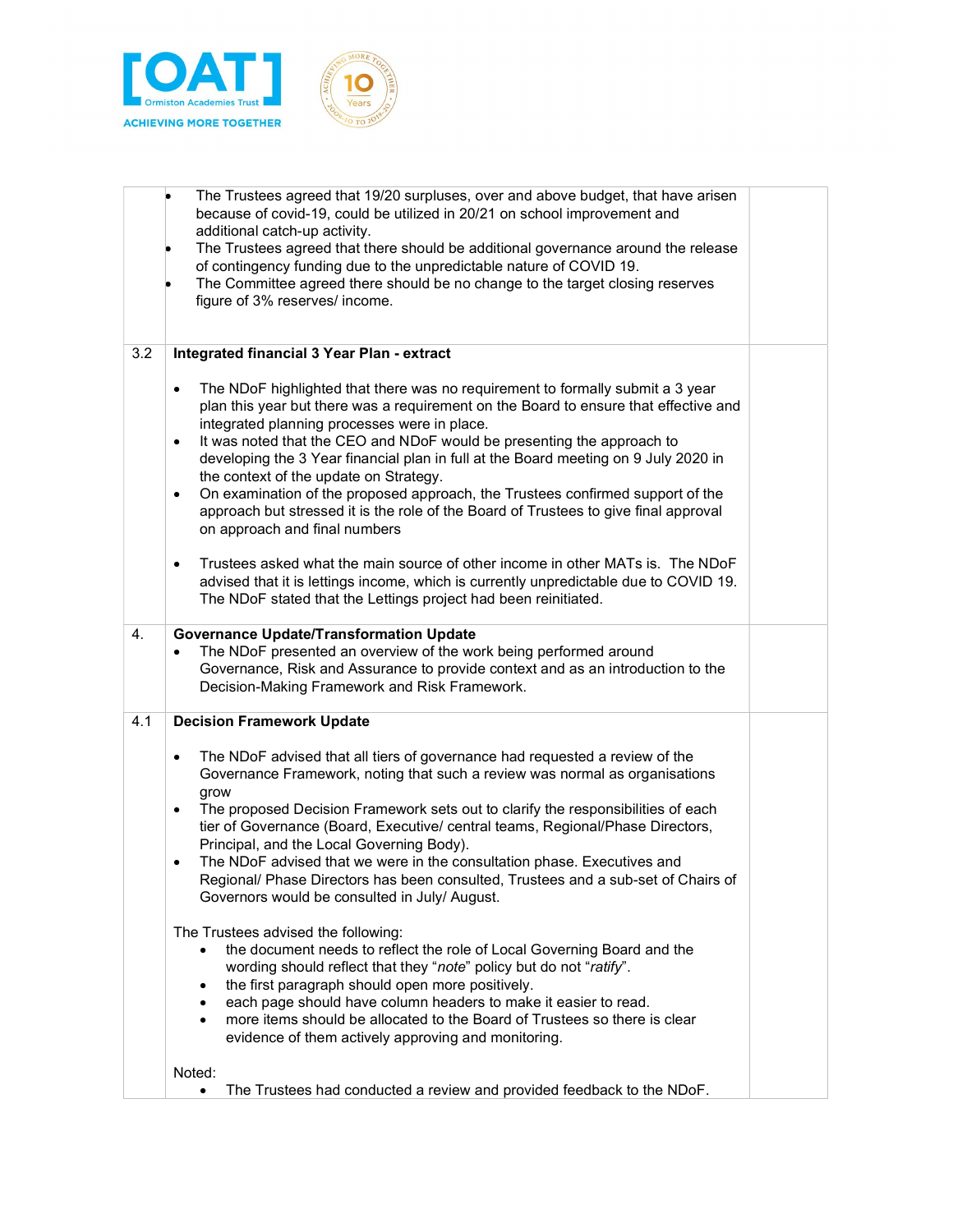

|     | The NDoF to make changes discussed.                                                                                                                                                                                                                                                                                                                                                                                                                                                                                                                                                                                                                                                                                                                                                                                                                                                            |  |
|-----|------------------------------------------------------------------------------------------------------------------------------------------------------------------------------------------------------------------------------------------------------------------------------------------------------------------------------------------------------------------------------------------------------------------------------------------------------------------------------------------------------------------------------------------------------------------------------------------------------------------------------------------------------------------------------------------------------------------------------------------------------------------------------------------------------------------------------------------------------------------------------------------------|--|
| 4.2 | <b>Risk Framework Update</b>                                                                                                                                                                                                                                                                                                                                                                                                                                                                                                                                                                                                                                                                                                                                                                                                                                                                   |  |
|     | The NDoF had previously circulated a draft risk framework policy and framework<br>$\bullet$<br>and noted the following:<br>This has been reviewed and commented on by Mazars.<br>$\circ$<br>A meeting had taken place with the Director of Risk at the BBC to discuss<br>$\circ$<br>various approaches to risk management and assurance. This was in<br>response to a recommendation made by Trustees during the March Board<br>meeting.<br>It is recommended that the Risk Policy and standard risk register be issued<br>$\circ$<br>in early Autumn 2020.<br>The Trustees discussed the ownership and management of risk. It was decided the<br>$\bullet$<br>overall risk framework should sit with the Audit Committee with other sub-<br>committees should monitoring their specific operational area. The Terms of<br>Reference for each sub-committee should be amended to reflect that. |  |
|     | The Trustees advised that the framework should apply to academies as well as<br>$\bullet$<br>head office.                                                                                                                                                                                                                                                                                                                                                                                                                                                                                                                                                                                                                                                                                                                                                                                      |  |
|     | They also requested a visual aid to illustrate how risk affects every person in the<br>$\bullet$<br>organization and how all areas fit in to the holistic governance framework.                                                                                                                                                                                                                                                                                                                                                                                                                                                                                                                                                                                                                                                                                                                |  |
|     | In response to a question from the Trustees around the capacity of HO resources to<br>$\bullet$<br>manage the requirements around risk, the NDoF highlighted that 3 key resources<br>were involved - the Head of Governance, Head of Projects, and Head of<br>Assurance. No additional resource has been recruited specifically around Risk but<br>extra capacity in the Finance team should enable greater delegation and free-up<br>time for the Head of Assurance. Furthermore, these three roles would be managed<br>by one executive from September compared to three different executives under the<br>current structure.<br>The Trustees reviewed, discussed, and noted the policy and framework. A final<br>$\bullet$                                                                                                                                                                  |  |
|     | iteration will be submitted for Board approval in September 2020.                                                                                                                                                                                                                                                                                                                                                                                                                                                                                                                                                                                                                                                                                                                                                                                                                              |  |
| 5.  | A.O.B.                                                                                                                                                                                                                                                                                                                                                                                                                                                                                                                                                                                                                                                                                                                                                                                                                                                                                         |  |
| 5.1 | None                                                                                                                                                                                                                                                                                                                                                                                                                                                                                                                                                                                                                                                                                                                                                                                                                                                                                           |  |
| 6.  | Date of next meeting                                                                                                                                                                                                                                                                                                                                                                                                                                                                                                                                                                                                                                                                                                                                                                                                                                                                           |  |
| 6.1 | 23 September 2020.                                                                                                                                                                                                                                                                                                                                                                                                                                                                                                                                                                                                                                                                                                                                                                                                                                                                             |  |

## Table of action points

| NDoF to update budget and sensitivity analysis in the light of the 19/20-year end position | JD |
|--------------------------------------------------------------------------------------------|----|
| and further government updates.                                                            |    |
|                                                                                            |    |